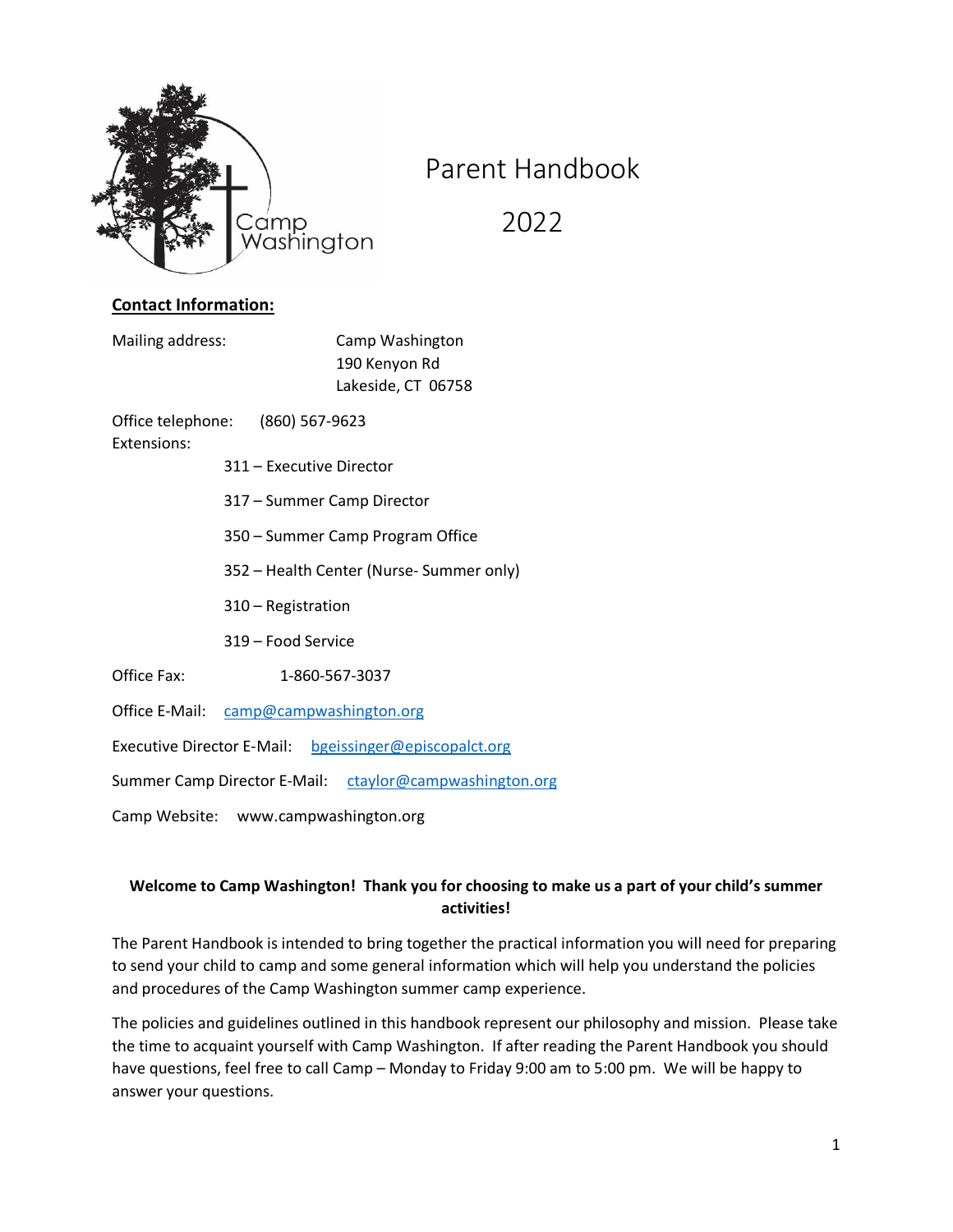## **Our Mission:**

Camp Washington Camp and Retreat Center, a place of acceptance, joy, and renewal for all God's people.

## **Our Philosophy:**

We believe Camp Washington, the Camp and Retreat Center of the Episcopal Church in Connecticut (ECCT), to exist as both a Christian ministry and resource. We hold the Eucharist to be the center of our worship life, helping to keep us focused on God who is the source of our life and faith.

We believe that Camp Washington provides an opportunity for all God's people of all ages to experience God's grace through a loving, caring Christian community, and to go forth from that experience with a commitment to join God in God's mission of reconciliation and restoration.

We believe that as an outdoor ministry, each person should have the opportunity to come away with an appreciation for all creation, a sense of responsibility for its stewardship and an ability to live as one with it. This ministry is open to all people regardless of race, religion, sexual orientation, gender preference, color, age, national origin, or physical ability.

We strive to be a welcoming, inclusive community that embraces all God's people; wherever they are in their journey of faith.

We believe that all who experience Camp Washington should have the opportunity to grow physically, intellectually, emotionally, and spiritually, returning home refreshed and renewed.

# **Non- Negotiables:**

**Bullying** is defined by The Trevor Project as aggressive, repetitive behavior that is based on a real and/or perceived power differential. Bullying can happen in person or online and can be perpetrated by one person or many people. The actions involved in the bullying may cause long-term physical, social, and/or psychological damage.

**Physical Bullying** is a form of intimidation and/or harm that manifests in tactile abuse. Physical bullying can include hitting, kicking, shoving, spitting, etc.

**Verbal bullying** is derogatory comments or name-calling.

**Social/emotional bullying** is a form of intimidation and/or harm that manifests in emotional or psychological abuse. Social and/or emotional bullying tactics can present as excluding or socially isolating someone, or spreading lies and rumors about them.

**Threat/intimidation bullying** is forcing someone into doing something, and setting up a consequence, if they do not.

Bullying of any kind goes against our core values and beliefs, and will not be tolerated. Whenever possible, we will use initial situations as teaching moments for individuals and the community,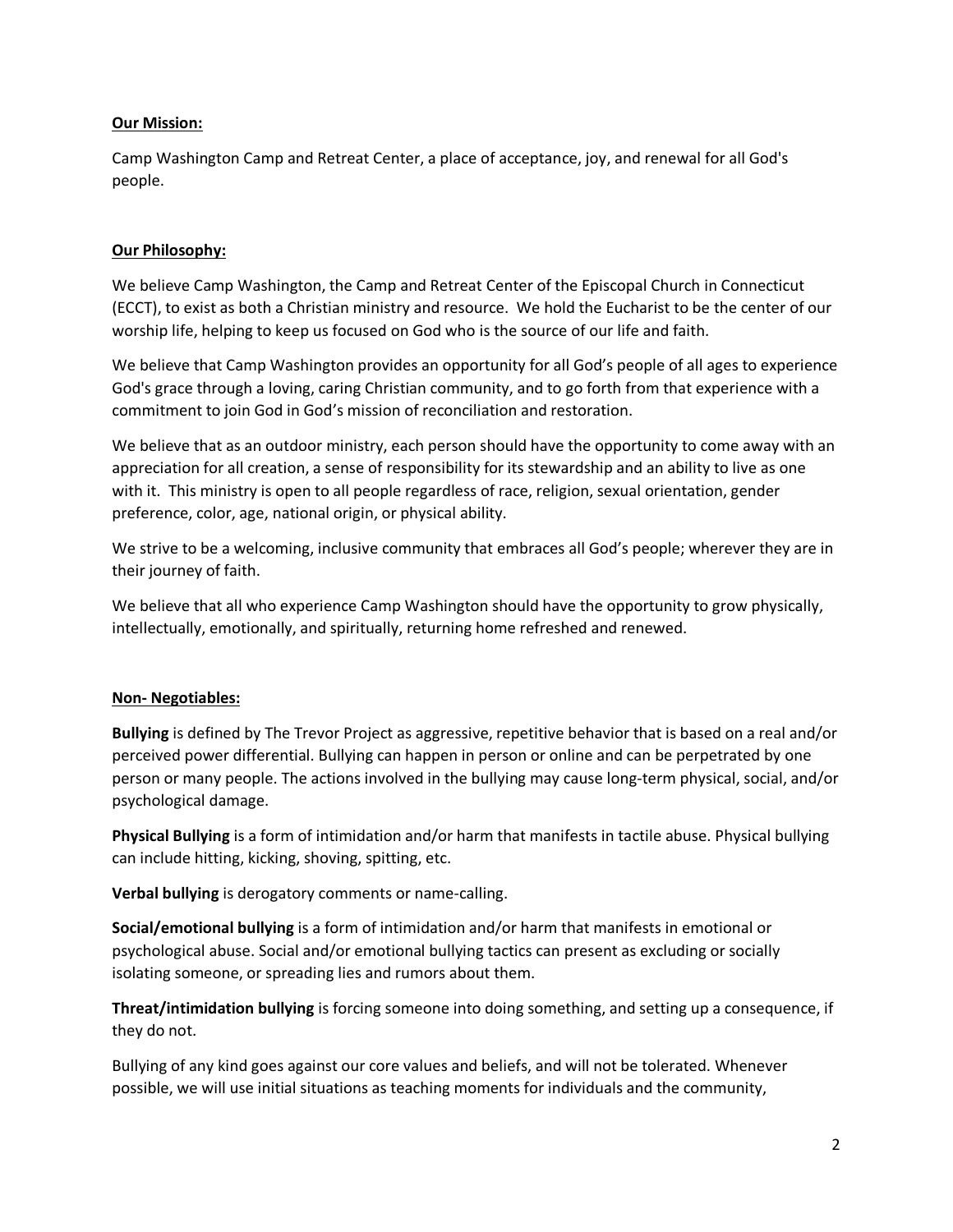understanding that some instances may require immediate intervention and consequence. Other inappropriate activities and behaviors that are considered unhealthy for the Camp community, including but not limited to: violence, vandalism, destruction, possession or use of any nicotine/vaping products, cannabis, alcohol, illegal drugs, weapons, or sexual activity may be cause for campers to be sent home immediately, and may involve legal action. Further, Camp Washington reserves the right to search any camper's belongings, at any time, if we have cause to suspect contraband, or anything that might jeopardize the safety or well-being of others.

**Camp Washington is a Weapon-Free Zon**e. Violence permeates our world, our society, our church, our homes and ourselves. Baptism calls us to be ministers of reconciliation, to give voice to the voiceless and to strive for justice in the name of our Lord. The movement to curtail weapon violence and promote public safety is a vital part of that call. Weapons have no place in spaces in which we worship, play, and work to fulfill God's mission of restoration and reconciliation.

# **Inclusion & Diversity at Camp Washington:**

We offer the following as Guidelines for Inclusion and Effectively Engaging Trans\* Campers, Staff and Participants:

Freedom from discrimination based on sex, gender, gender expression, and/or gender identity is required by Camp Washington policies. Camp activities and programs will be conducted accordingly. Staff will provide a safe and inclusive environment for all campers and equal access to all programs and activities.

TRANS\* (with an asterisk after) is a term used to show inclusivity of various gender identities. The term transgender can sometimes be used to exclude those who identify outside of the male/female binary. Trans\* is a term that is used to include all identities that fall under the gender variant umbrella (e.g. genderqueer, pangender, third gender, gender non-conforming).

ACCOMODATIONS: As a general guideline, accommodating trans\* campers will be addressed in a case by case manner. Conversations should be held with trans\* campers and their families regarding how Camp Washington can best meet their needs.

NAMES AND PRONOUNS: Campers have the right to be addressed by their preferred names or pronouns. Inadvertent mistakes may occur, but Camp Washington does not condone the intentional and persistent refusal to respect a person's gender identity.

FACILITIES: Access to gendered spaces (overnight accommodations and restrooms) should be on the basis of gender identity. Gender assigned at birth, physical characteristics, or presentation should not dictate use of gendered space.

Cabin assignments will be made based on gender identity.

If a camper is not comfortable using a gender labelled restroom, staff will seek ways to find an option that makes the individual feel comfortable.

Counselors of varying gender will be assigned to cabins based on the needs of the program as determined by the Admin team.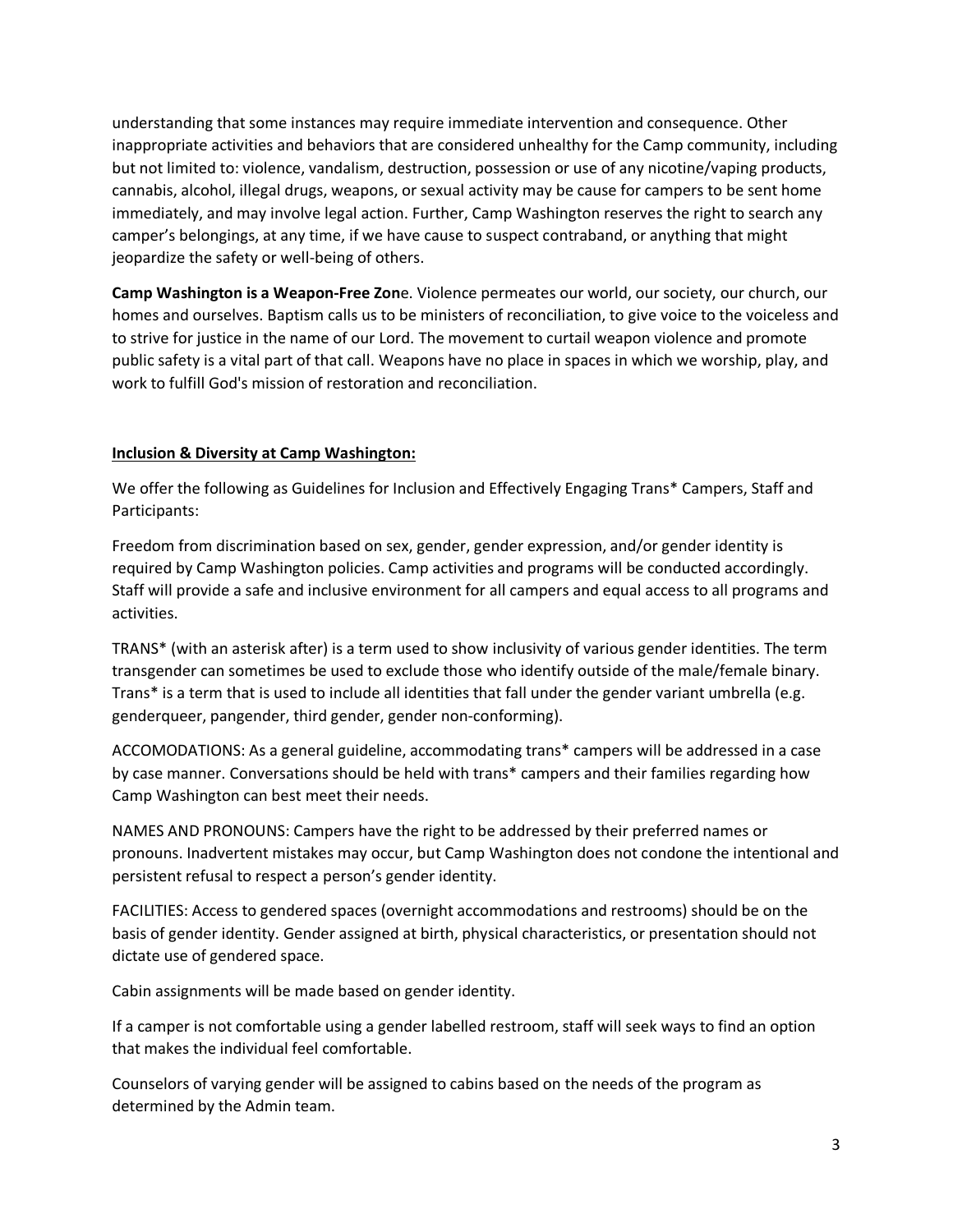Whenever possible, campers who have the need or desire for increased privacy for any reason should be provided access to an alternative restroom or area to shower or change in privacy. No one should be required to use an alternative restroom because they are trans\*.

## **Contacting us while your child is at Camp:**

After 5 PM on weekdays and all day on weekends, please leave a message and a number where you can be reached and someone will return your call as soon as possible. Voicemail is checked regularly until approximately 10:00 pm. Non-emergency messages will be returned the next day.

In case of emergency after the office is closed, please contact the Camp Health Center at (860) 567-9623 Extension 352, and the nurse will contact the Camp Director.

## **How Do I Get To Camp Washington?**

If you are using a GPS, please use: 190 Kenyon Rd Morris, CT 06763

### **Camp Washington Registration Fee Policy:**

1. No registration for the summer camp program will be accepted without a \$100 non-refundable registration deposit for each session. The non-refundable nature of this deposit is noted on the registration form.

2. Persons placed on a waiting list will have their deposit returned if unable to accommodate your request. If a space becomes available, the full tuition will be due upon notification. \$100 of that will be considered non-refundable.

3. No camper will be allowed to attend camp if there is an outstanding balance on that camper's account on the day the session begins.

4. All camp fee balances are due by June 1st.

5. Cancellations 30 days prior to the start of the camp session will be issued a 50% refund of the payment received less the \$100 registration deposit.

6. Cancellations within 30 days of the start of a camp session are not refundable.

7. A camper who leaves camp for medical or homesickness reasons will be eligible for a refund of up to 50% of the amount paid, less the \$100 non-refundable registration deposit, prorated on a daily basis.

8. If a camper is sent home for any reason, camp fees are not refundable.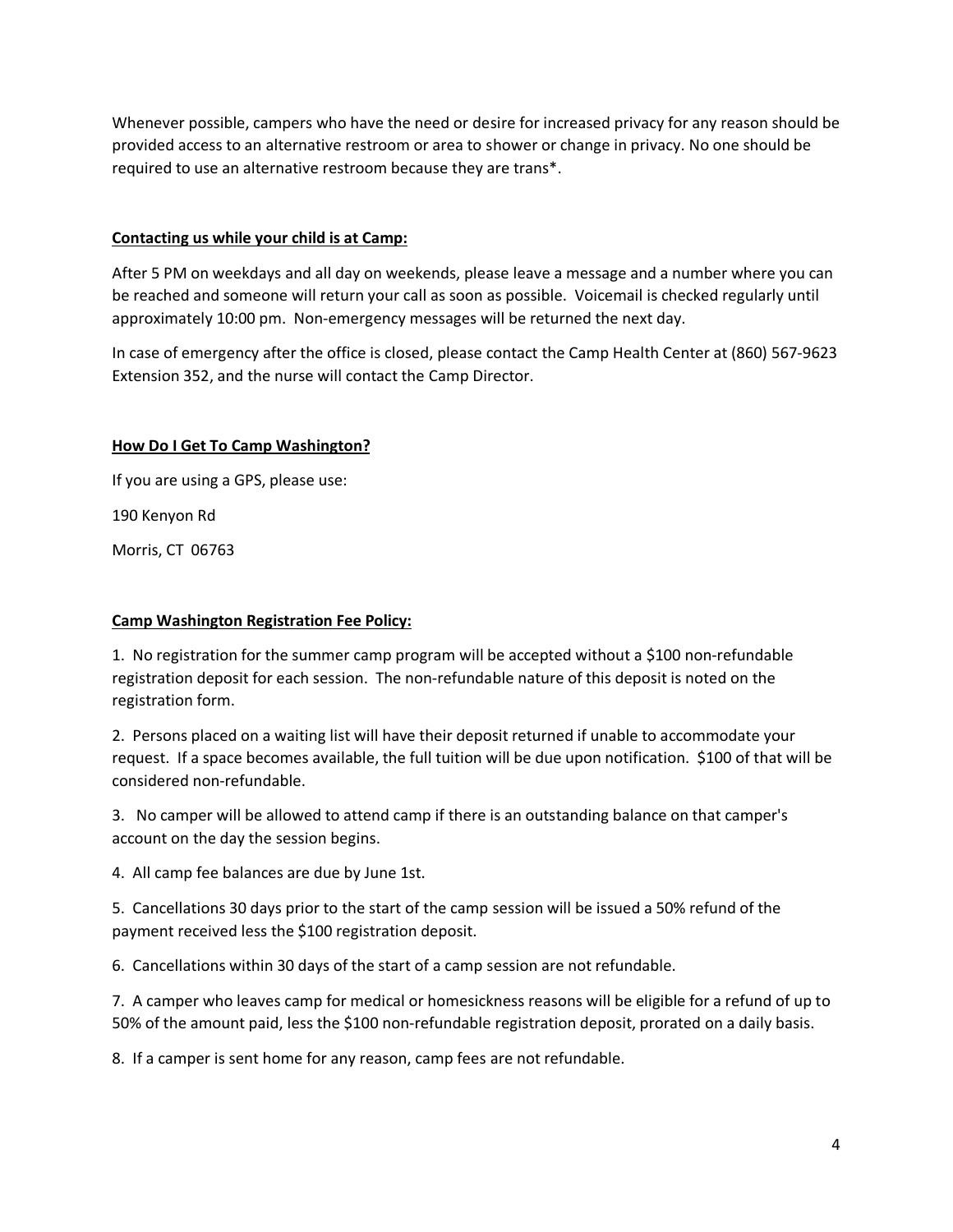# **Arrival & Departure Times:**

You will be assigned a drop off and pick up time the week prior to your session. Please arrive at the time assigned to you. If you are late for your designated time, you will need to wait patiently until we are ready to accommodate you.

 ARRIVALS – You will be sent an email with your assigned arrival time. When you arrive, you will be greeted and given a number.

 PICK-UP - Please do not arrive early. All campers must be picked up on time. Please be considerate of this policy so that staff may prepare for the next session and have some well-deserved time off.

|                     | ARRIVAL          | PICK-UP          |
|---------------------|------------------|------------------|
| MINI Day Camp:      | Tues - Fri: 9 AM | Tues - Fri: 4 PM |
| Children's Camp 1:  | Sun: 2-4 PM      | Fri: 3 PM        |
| Teen Camp 1:        | Sun: 2-4 PM      | Fri: 3 PM        |
| MINI Camp A:        | Sun: 2-4PM       | Tues: 3 PM       |
| MINI Camp B:        | Wed: 2-4 PM      | Fri: 3 PM        |
| Pick Your Passion - |                  |                  |
| Track 1 & 2:        | Sun: 2-4 PM      | Fri: 3 PM        |
| Children's Camp 1:  | Sun: 2-4 PM      | Fri: 3 PM        |
| Children's Camp 2:  | Sun: 2-4 PM      | Fri: 3 PM        |
| Teen Camp 2:        | Sun: 2-4 PM      | Fri: 3 PM        |

# **What Will My Child Do Each Day?**

A day at Camp Washington includes:

- Three delicious, nutritious meals & an afternoon and evening snack
- · Four fun daily activities
- · Daily cabin & community responsibilities
- · Cabin hour
- · Social time
- · Evening program varies from games to campfires, talent shows, story nights and much more.
- · Morning & Evening Worship in the Episcopal tradition.

Each camper has the opportunity to engage in a variety of offerings each session. The major activity areas are: a Archery a Arts & Crafts a Drama a Canoeing a Christian exploration Low ropes/challenge activities Nature Dance Zip-Lining Outdoor living skills **Z** Farm to Table **Z** Music **Z** Sports **Z** Swimming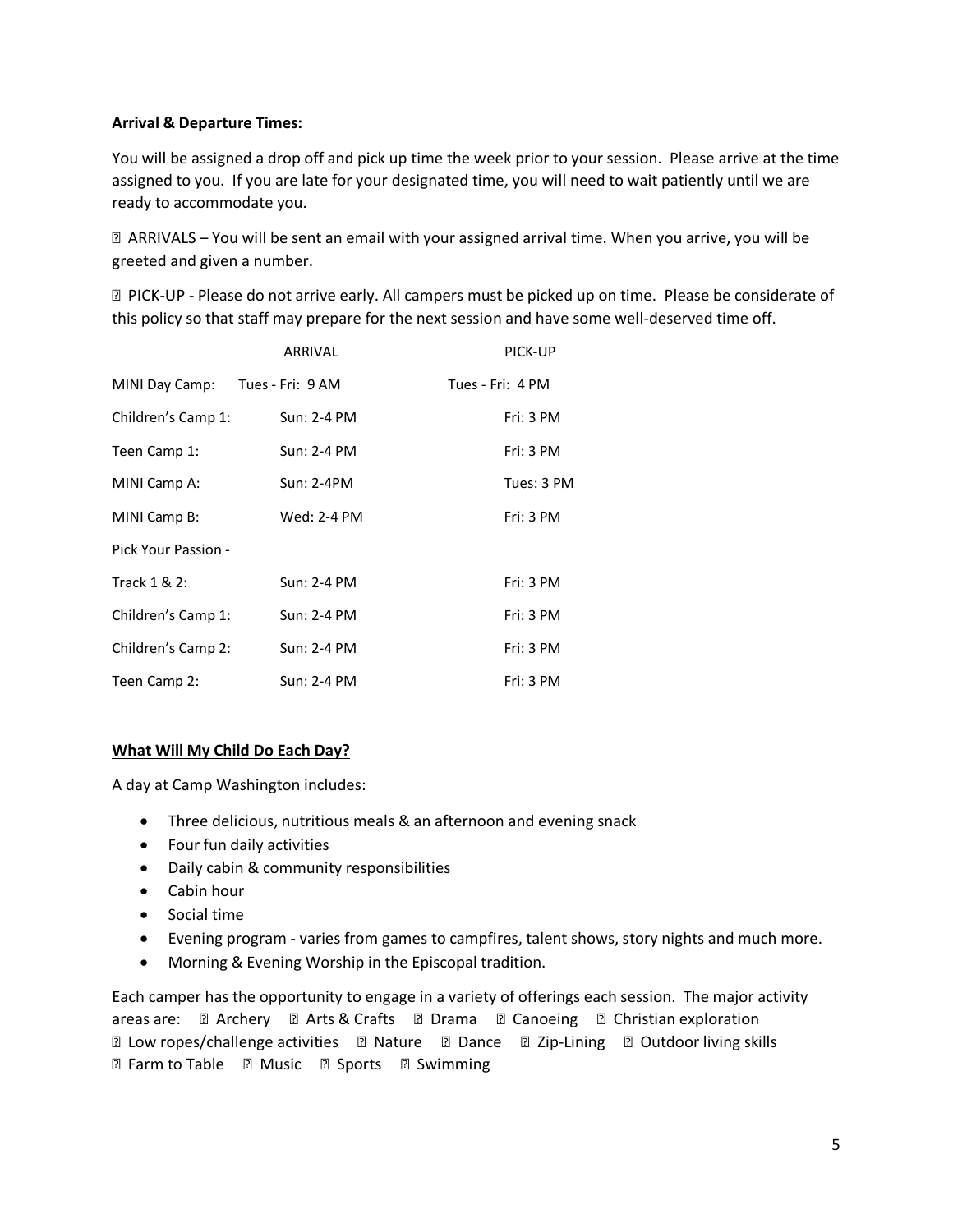We offer a wide range of activities and encourage campers to participate fully. We believe this helps campers gain a sense of independence and satisfaction, boosts self-esteem, and gives campers the total experience. Each session also includes special events designed to add variety, whole camp involvement and fun!

### **Sample Daily Schedule:**

| 7:00 a.m.         | Rise and Shine                                           |
|-------------------|----------------------------------------------------------|
| 8:00 a.m.         | <b>Breakfast</b>                                         |
| 9:00 a.m.         | Morning Worship                                          |
| 10:00 a.m.        | Activity #1                                              |
| $11:00$ a.m.      | Activity #2                                              |
| 12:30 p.m.        | Lunch followed by Cabin Hour                             |
| 2/2:30 p.m.       | Activity #3                                              |
| $3/3:30$ p.m.     | Activity #4                                              |
| 4/4:30 p.m.       | Social Time                                              |
| 5:30/6:00 p.m.    | Dinner                                                   |
| 6:45/7:15 p.m.    | Evening Program                                          |
| 8:30/9:00 p.m.    | Evening Worship                                          |
| $9:30/10:00$ p.m. | Lights Out – time varies based on camper age and session |

# **What should I bring to Camp?**

This is a suggested clothing/equipment list for your child's stay at camp. We recommend packing a duffle type bag.

Although we do our best to help each camper be responsible for their own belongings, it is impossible to make sure every child goes home with everything they brought. Please be sure you have prepared your child to take care of their clothing before coming to camp and please check for "lost & found" items on closing day.

# **Please pack an appropriate amount of clothing for your camper's entire length of stay.**

**There are NO laundry facilities for campers.**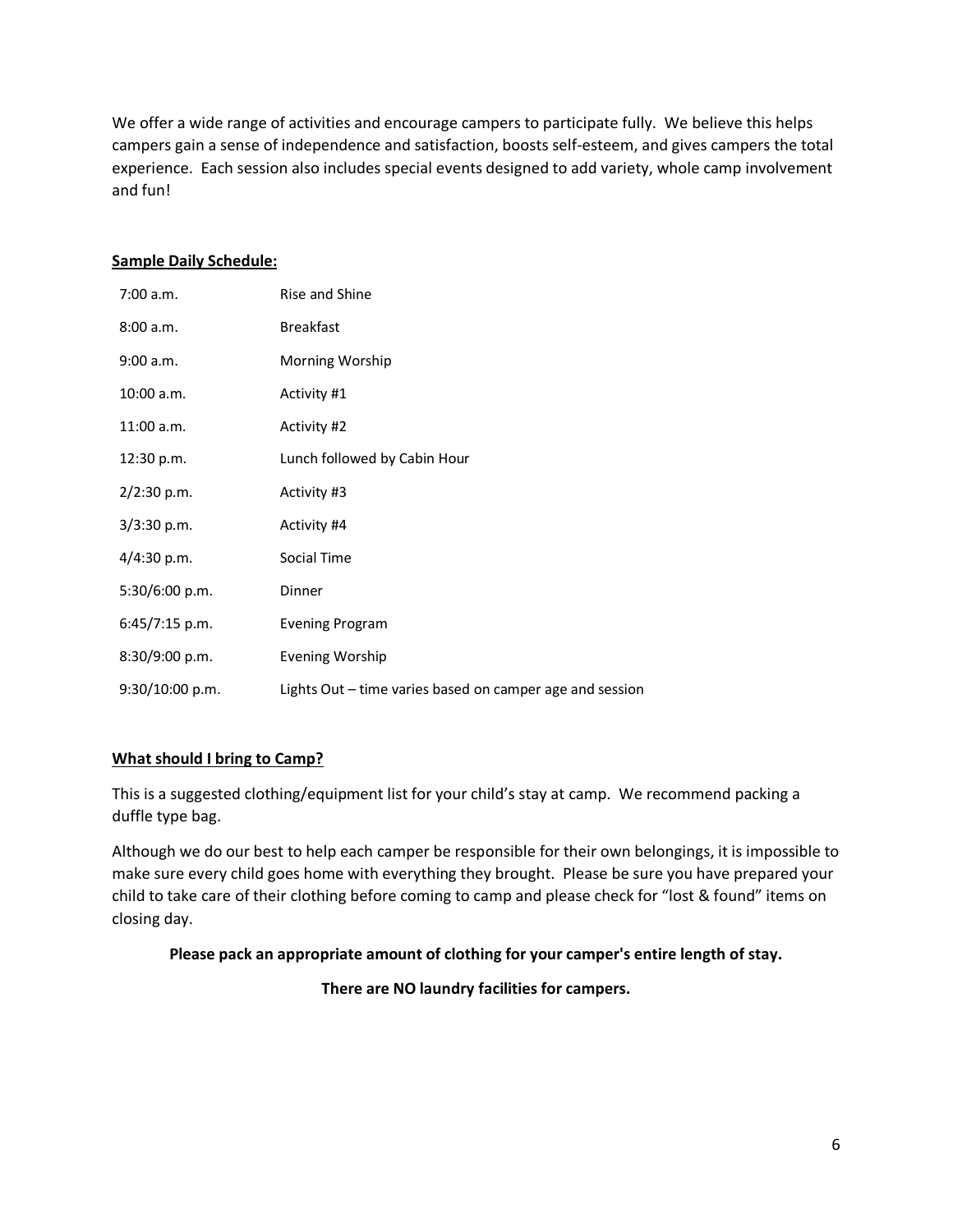## **Packing Checklist:**

\* Sheets & Blankets

OR

- \* Sleeping Bag
- \* Pillow, Pillow Case
- \* Pajamas
- \* Towels & Washcloths
- \* Toiletries
- \* Shirts (+ 1 extra for tye-dying)
- \* Shorts
- \* Long Pants
- \* Sweatshirt/Fleece Top/Jacket \* Raincoat/Poncho
- \* Socks
- \* Underwear
- \* Sneakers/Closed Toed Shoes
- \* Bathing Suit
- \* Sunscreen \* Insect Repellant
- \* Hat/Visor
- \* Water Bottle \* Flashlight
- \* Laundry Bag
- \* Ukulele, Guitar, Flute, etc.

Campers may also want to bring miscellaneous items with them such as stamps, stationary, envelopes, pens, books, playing cards, batteries, disposable camera, etc.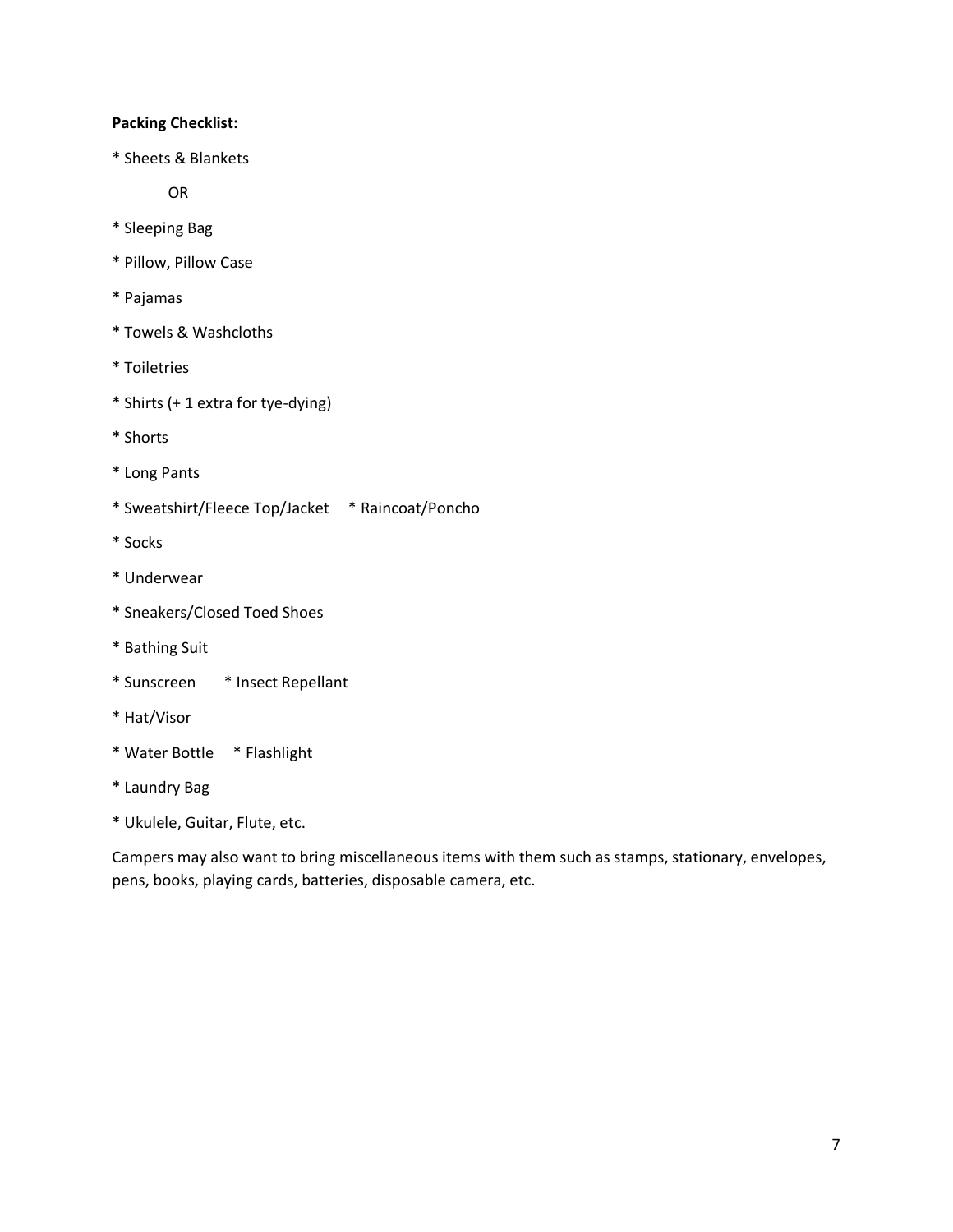## **What NOT to bring to Camp:**

- · Clothing with inappropriate or offensive language or logos (not in keeping with our philosophy)
- · Electronic Games
- · Any electronic device or speaker
- · Digital Cameras
- · I-pods or MP3 Players
- · Laptop Computers/Tablets
- · Personal Sports Equipment
- · Roller Blades or Skateboards
- · Valuables
- · Food/Candy
- · Knives or Weapons of any kind
- · Cigarettes/e-Cigarettes/Vapes/Drugs/Alcohol
- · Pets or Animals of any kind

\* Cell phones – Cell phones are not allowed at Camp Washington and if discovered will be kept in the camp office until the end of the session.

\* Money - Your camper will not need money while at Camp Washington. Camp does not run a canteen during the sessions but will sell camp clothing and camp items during opening and closing days. All money should be left at home and Camp Washington is not responsible for lost or theft.

# **Camp Washington accepts no responsibility for lost, stolen or damaged personal property, or for property we are holding that violates this list.**

# **Worship life at Camp:**

The Worship life of Camp Washington is a very important element of our community.

Based in the Episcopal tradition, campers explore their faith in an open and caring environment through morning worship, evening devotions, theme-based activities and a closing day Eucharist. Sacramental bread and wine are used at Eucharist. We encourage children and staff to participate fully in the worship and we structure our worship in such a way as to respect the various traditions from which our campers come. All campers are expected to respectfully join the community at worship, and to be present.

# **Behavior Management Policy:**

At Camp Washington, we believe that campers deserve an opportunity to change problematic behaviors when appropriate. We will utilize a number of behavior management techniques including but not limited to:

1. Time outs 2. Conflict resolution 3. Behavioral contracting 4. Community service

# **Camp Washington does not use any methods of physical discipline.**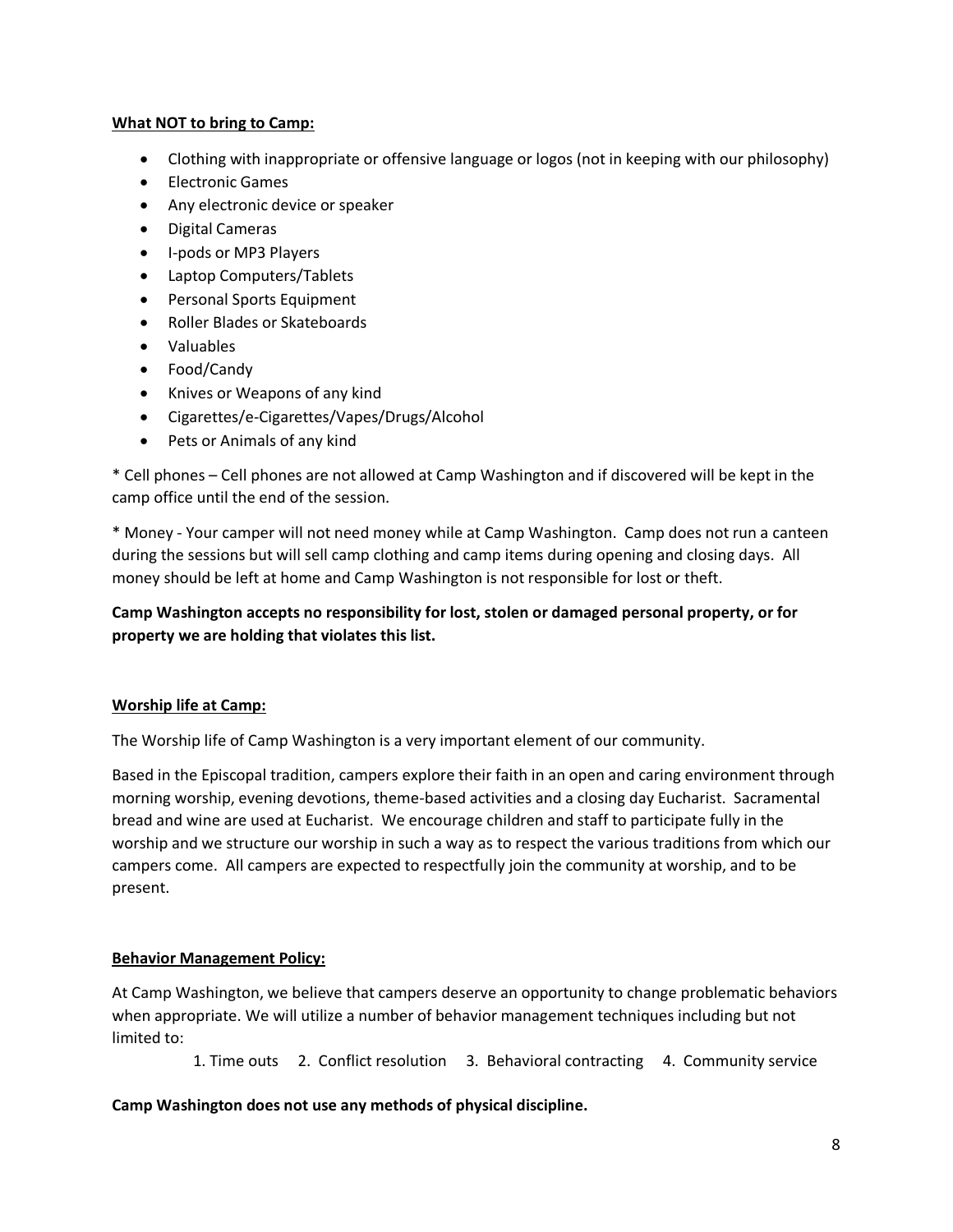The Camp Director or Head Counselor will be in contact with parents for cases of extreme problematic behavior. Decisions on continued stay at camp will be made based on the best interest of the child and the camp community; the Camp Director and the Executive Director will make the final decision. Occasionally campers are sent home. Parents are responsible for providing transportation in these cases and there are no refunds.

## **Closing Days - photo I.D. & camper pick-up:**

 $\mathbb D$  For the protection and safety of both the parent/guardian and child, all adults must show photo identification and then sign a "release form" before taking their child off Camp Washington property.

 On opening day parents will be asked the names of the adults who will (or may) be picking up their child. Only those persons whose names are given on opening day will be permitted to pick up the camper after a photo ID and signature is provided.

 $\mathbb B$  If you need to change or add name(s) to the list once your child is in camp you must call the Camp Office and give the new information to the Camp Director. We will call the original designated name(s) if another adult who was not indicated comes to pick up the child. We will not release your child to anyone not on the list.

 Early Pick-Up - If, for any reason, you need to pick-up your child during the camp session or early on closing day please call the Camp Office to make any arrangements.

## **We do need to know in advance of any early pick-ups.**

#### **Lost and Found:**

All lost and found items, not claimed at the end of a session will be placed in a storage box, marked by session, and kept for two weeks after the closing date of the session. After two weeks, the items will be donated. Underwear and socks will not be saved for claiming.

Lost & found items identified with a camper name will be held for two weeks. You will be notified and will need to make any arrangements for mailing or pick-up. Costs associated with mailing must be paid before shipping.

#### **Camp Washington accepts no responsibility for lost, stolen or damaged personal property.**

#### **Gratuities:**

It is Camp Washington's policy for camp staff not to receive money or gifts. We believe that each camper has the right to be respected on their own merit. Parents wishing to show their appreciation for the child's stay at camp may make a contribution to the Camp Washington Campership Fund.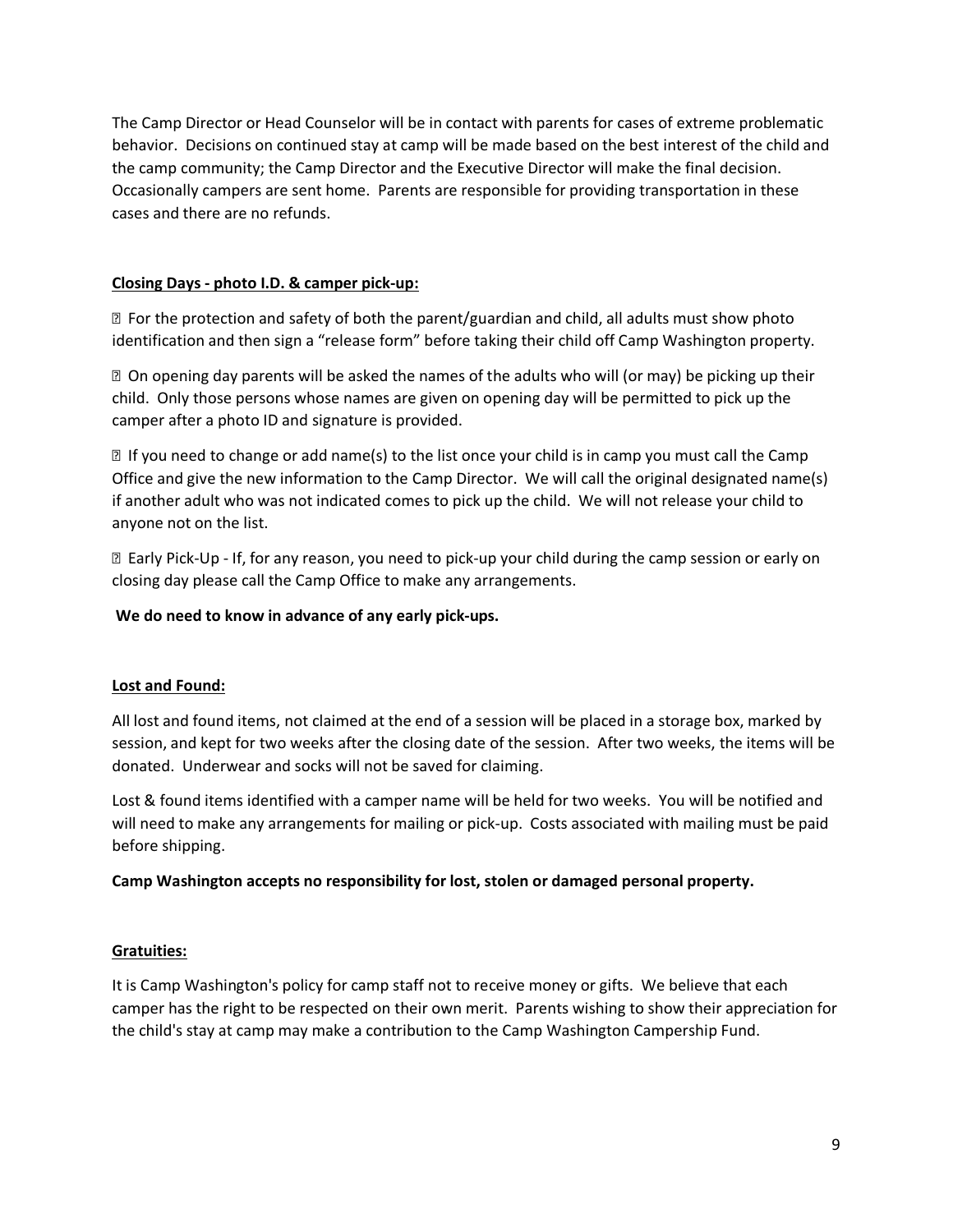#### **Visits and Phone Calls:**

Parents should not plan to visit their children during their short stay at camp. Visits can be upsetting to the child and to others in the cabin. For the same reason we ask you not to phone your child while at camp. If there should be an emergency at home, please let the Camp Director know before we connect you with your child. Campers (unless permitted by the Camp Director) do not have access to public phones. Parents, however, are free to call the Office and speak with the Camp Director any time they feel it necessary. We will be more than happy to talk with you.

## **Our Evaluation Process:**

An evaluation form will be e-mailed to you during or at the end of our camp season. It is very important for us to receive your honest evaluation, as we use this process as our main focus to improve our programs. If you have any concerns after your camper's visit please contact the Camp Director immediately.

## **Writing To Your Camper:**

All campers love to get mail. Please plan to write to your child during their stay at Camp Washington. Please remember to include camp name and camper's cabin - this will allow for speedier letter delivery.

Because many campers are here for only a short time, we will have a mailbox available during opening day registration for letters to be delivered to campers during their stay.

| Camper mail/packages:         | <b>Camper Name</b> |
|-------------------------------|--------------------|
|                               | Cabin              |
|                               | Camp Washington    |
|                               | 190 Kenyon Rd.     |
|                               | Lakeside, CT 06758 |
| Camper e-mail (receive only): | www.Bunk1.com      |
| Invitation code:              | CAMPWASH22         |

If your camper plans to write to family or friends at home, please send stationary, envelopes and stamps with them. These supplies are not available at camp.

#### **PLEASE DO NOT SEND CANDY, GUM, OR ANY OTHER FOOD ITEMS TO YOUR CHILD WHILE AT CAMP**.

#### **Homesickness:**

Please avoid telling your child prior to their camps stay that they can come home if they get homesick. Homesickness at the beginning of a camp session is natural, and our experience is that within a short period of time, campers are busy having fun and feel secure with their counselors, new friends and the outdoors. The Camp Director or Head Counselor will call parents for an extreme case of homesickness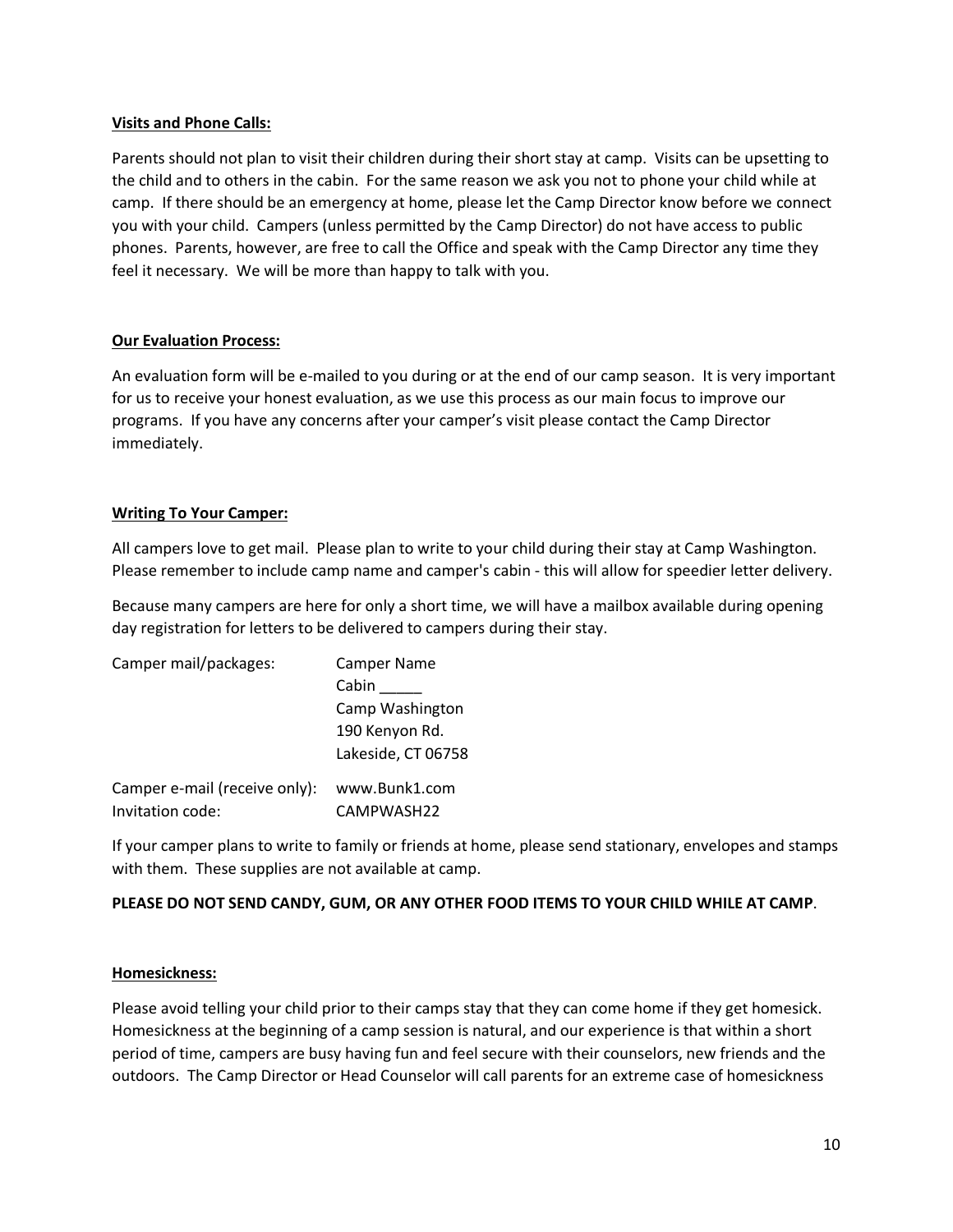and decide together on strategies to address the homesickness and whether the campers continued stay is in their best interest.

A parent/ child phone conversation is typically not helpful and usually makes the situation worse.

### **Bed Wetting:**

We have campers, over the course of the summer, who wet their bed. It is our policy to treat bedwetting honestly, straightforwardly and with discretion and compassion. Please make sure that you have noted this on the Home Information Form and mention it to the cabin counselors on opening day. We will make sure that your child has the best possible chance of having a "dry" stay at camp by cutting out evening beverages and by working out a night-time bathroom schedule. Any other information you may be able to give us will be helpful.

## **Swim Evaluations:**

All campers MUST complete a swim evaluation. This is not a test, but an evaluation to place campers in the appropriate "swimming area" for free swim and swim lessons.

Due to the physical nature of the pond, staff to camper ratios and safety concerns regarding the number of campers using the pond at one time, some campers may be placed in a "swimming area" that they feel is below their swimming capacity.

Swimming in the pond at Camp Washington is very different than a personal or community pool and safety for all campers is our primary concern when assigning "swimming areas."

# **Head Lice:**

Lice can (and are) found anywhere children gather in groups. It is not a sign of being unclean; in fact lice prefer clean heads.

If a camper is found to have head lice they will not be permitted to stay at / attend camp. Our nurse will be available to advise you on treatment options and the camper will be allowed to return to camp only when they are nit free. All campers will be checked on opening day during their health screening.

# **Ticks, Mosquitoes & Poison Ivy:**

As with most camps, the physical setting and activities conducted involve campers spending time in and around fields, natural bodies of water and woodland areas. It is important to know that your camper may come in contact with poison ivy, deer ticks (the carriers of Lyme disease), and mosquitoes. Although the risk is relatively low, there are educational and precautionary measures that you can take in order to assure that your child is protected in the best manner possible.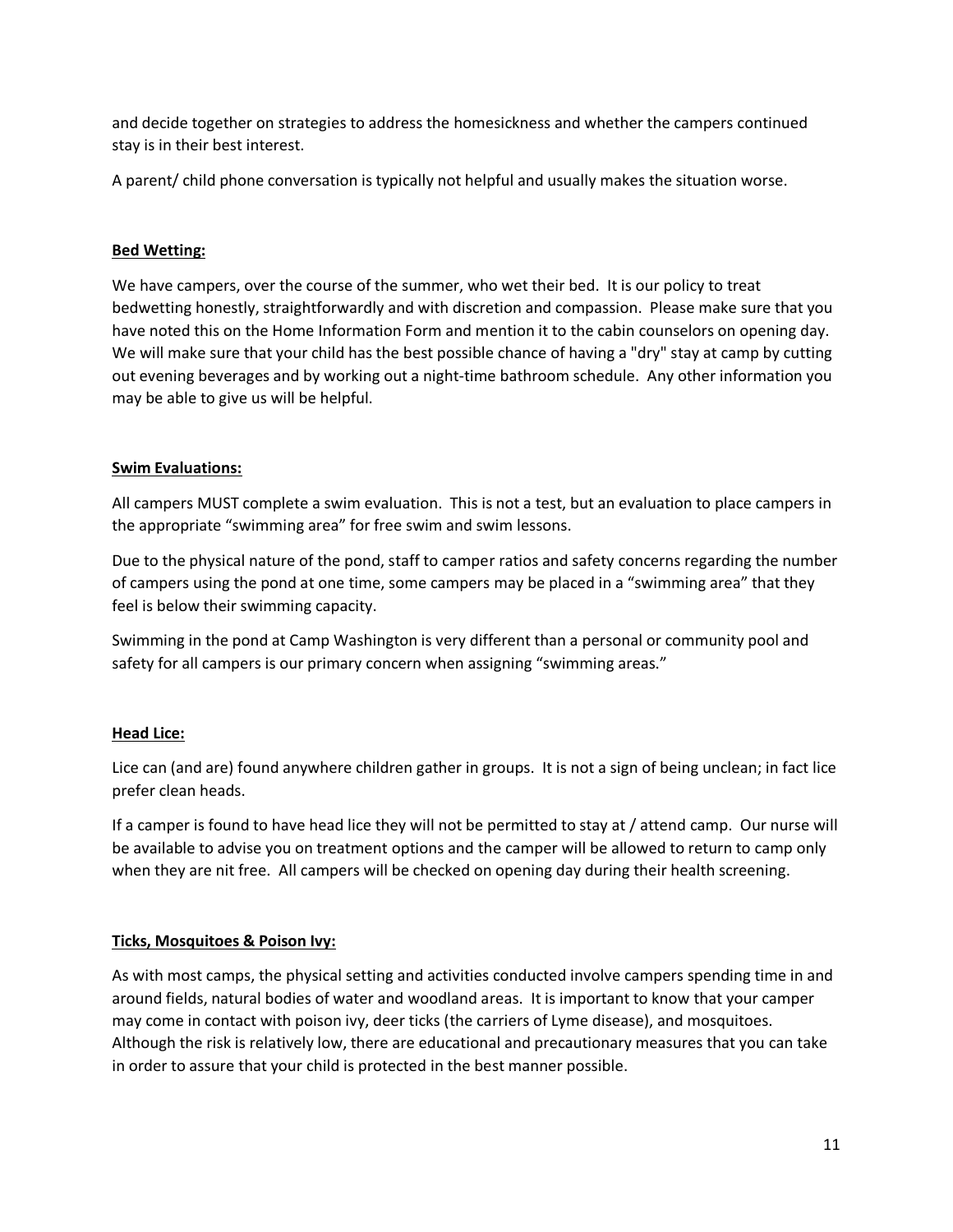In addition to the necessity of preparation and education prior to your child's arrival at camp, campers are encouraged to do tick checks each evening.

## **The Health Center & Health Care at Camp:**

Camp Washington has a licensed health care manager supervising the health care center. In addition, a local doctor is on medical and emergency call for medical assistance. The Charlotte Hungerford Hospital is located twenty minutes away in Torrington, CT and is available for medical and emergency care.

It is Camp Washington's policy to call parents or emergency contacts for all health care, medical or emergency needs for your child during their stay at camp. Decisions about camper's health care, medical/emergency needs and continued stay will be in cooperation with the Camp Director, the camp nurse and parents. The Health Center will maintain a log of all Parent/Guardian calls and attempted calls.

Campers that will need medical attention in the Health Center for more than 24 consecutive hours will be asked to recuperate in the comfort of their own home.

Currently, and for Summer Camp 2022- we require that ALL campers and staff be fully vaccinated against COVID-19 as defined by the CDC, and provide a copy of the vaccination card before arrival.

#### **What About Medications from Home?**

If your child takes a routine prescription or over-the-counter medication (including vitamins), they MUST be accompanied by an authorization form signed by a physician or physician's assistant. We can only administer medications from home exactly as ordered by the doctor.

Each medication from home requires a separate authorization form:

*AUTHORIZATION FOR THE ADMINISTRATION OF MEDICATION FROM* HOME found on our website.

Please be sure your child has an adequate amount of each medication from home as well as one extra day of each medication for precautionary measures. It may be to your child's benefit to check with the doctor about medication dosage, as sometimes doctors change the dosage with increased activity or exertion while at camp.

If your child normally takes a medication that he/she will not be taking at Camp, please make sure this fact is noted on the Health History form.

#### **What About Medical Insurance?**

If a camper needs medical attention at the doctor or hospital, parents/guardians will be billed directly for those services by the doctor or hospital. The Episcopal Church in Connecticut does not provide medical coverage for campers who sustain an injury or become ill while at camp. If parents/guardians have either group medical through their employer or another form of medical insurance which covers